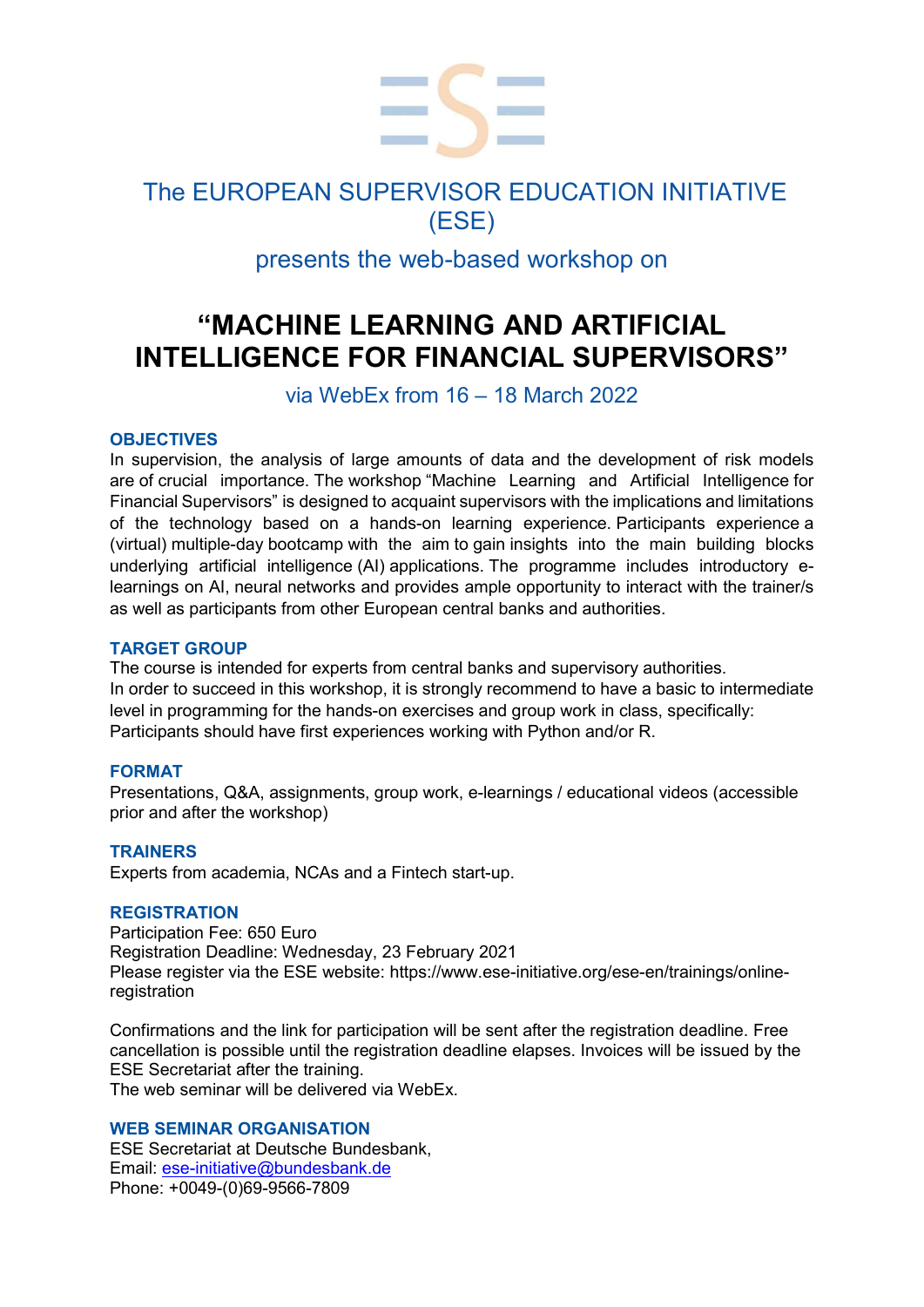## ESE Web Training

# "MACHINE LEARNING AND ARTIFICIAL INTELLIGENCE FOR FINANCIAL SUPERVISORS"

## PROGRAMME

Wednesday, 16 March 2022

- 08.30 09.00 Welcome ESE representative TechQuartier, Patrice Pogorelik & Lucas Schmitt
- 09.00 10.30 Session I: "Intro: Machine Learning vs. Econometrics"
	- Intuition to use ML applications Predictions vs. mechanisms
	- Problems, Biases, and Implications

## Dr. Kevin Bauer

- 10.30 10.45 Break
- 10.45 12.15 Session II: "Data Preparation for Machine Learning" (incl. tasks for participants)
	- Workshop Setup: Pandas and Matplotlib
	- Machine Learning Data Preparation (incl. Assignment #1)

Dr. Kevin Bauer

- 12.15 12.30 Break
- 12.30 13.30 Session III: Expert's presentation

Konrad Richter, OeNB, Principal Supervisor - Supervision Policy, Regulation and Strategy Division

13.30 – 13.35 Wrap-up day 1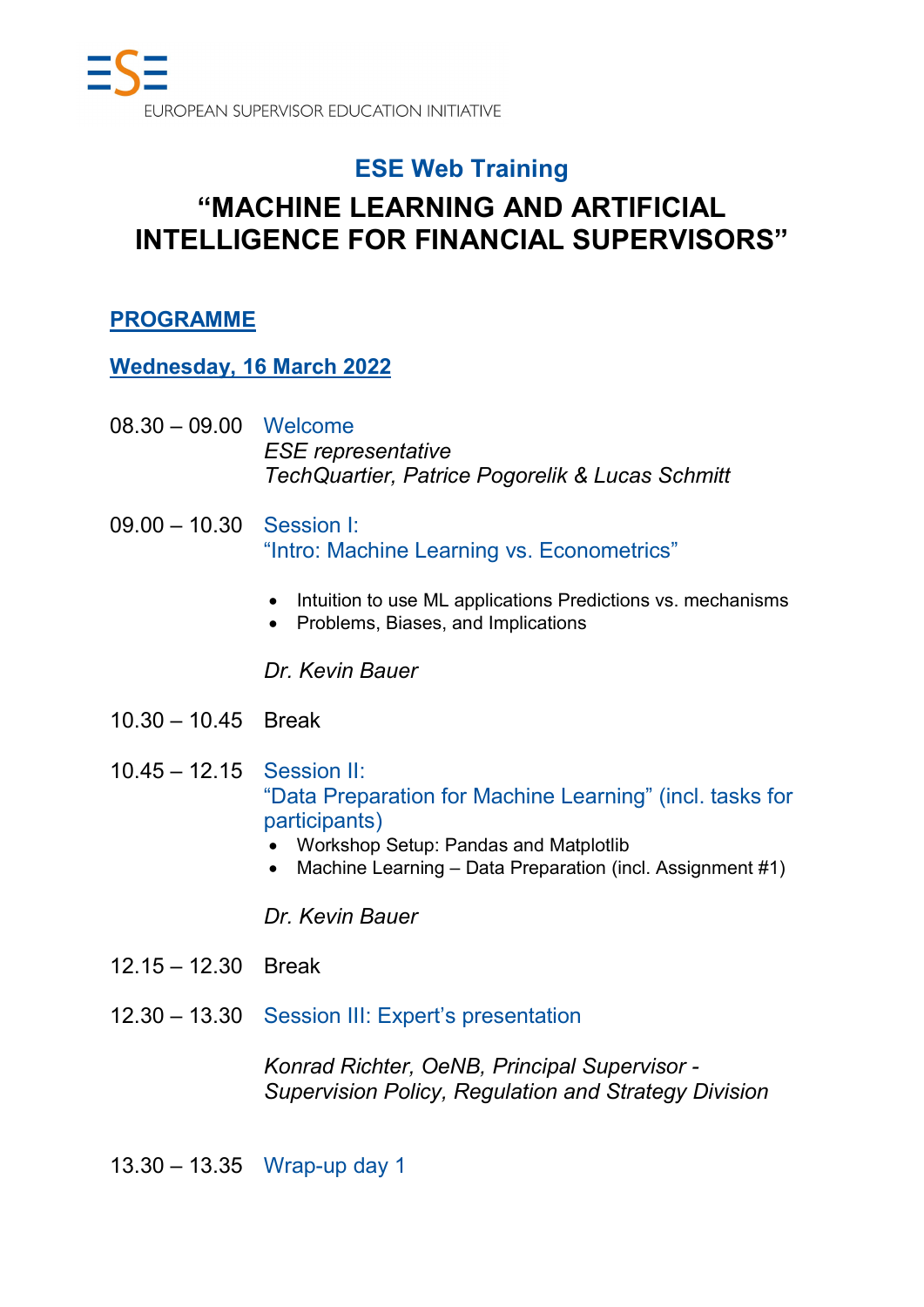## Thursday, 17 March 2022

08.45 – 09.00 Discussion of Assignment

## Dr. Kevin Bauer

- 09.00 10.30 Session IV: Technology Deep Dive (Part I) –Neural Networks
	- The application of neural networks
	- Neural networks in supervision

## Dr. Kevin Bauer

- 10.30 10.45 Break
- 10.45 12.15 Session V: "Technology Deep Dive (Part II) –Deep Neural Nets & Convolutional Nets"
	- Convolutional Networks
	- Backpropagation and Overfitting
	- Danger and Limits

Dr. Kevin Bauer

- 12.15 12.30 Break
- 12.30 13.30 Session VI: Expert's presentation

Christian Schmidt, Senior Expert, Deutsche Bundesbank Banking Supervision Department, Division of On-site Inspections and Implementation of International **Standards** 

13.30 – 13.35 Wrap-up day 2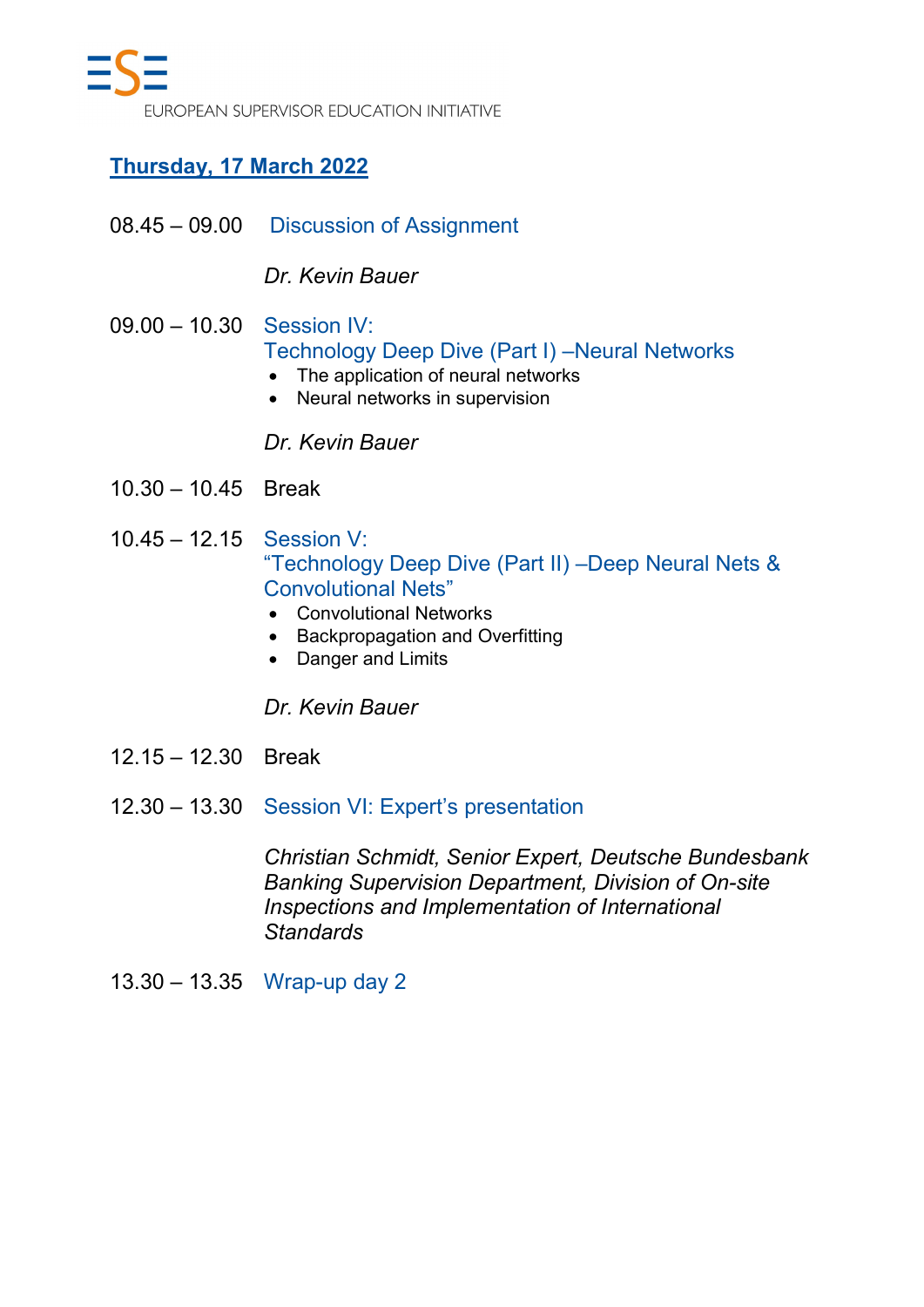## Friday, 18 March 2022

08.45 – 09.00 Discussion of Assignment

Dr. Kevin Bauer

- 09.00 11.00 Session VII: Technology Deep Dive (Part III) – Neural Networks and SHAP Explainability
	- Neural Networks for Classification and Regression
	- SHAP explanations

Dr. Kevin Bauer

- 11.00 11.15 Break
- 11.15 12.00 Session VIII: Startup Insight Session and Q&A
	- "Real-Life example on the application of Artificial Intelligence in the context of supervision and banking"

TBD, Startup C-Suite representative – start-up with proven record on applying AI in the market and with a context to supervision

- 12.00 12.05 Break
- 12.05 12.45 Open Discussion on the Implications of Artificial Intelligence in the context of Supervision

Dr. Kevin Bauer

12.45 – 13.00 Wrap-up, closing remarks and feedback

TechQuartier (Patrice Pogorelik)